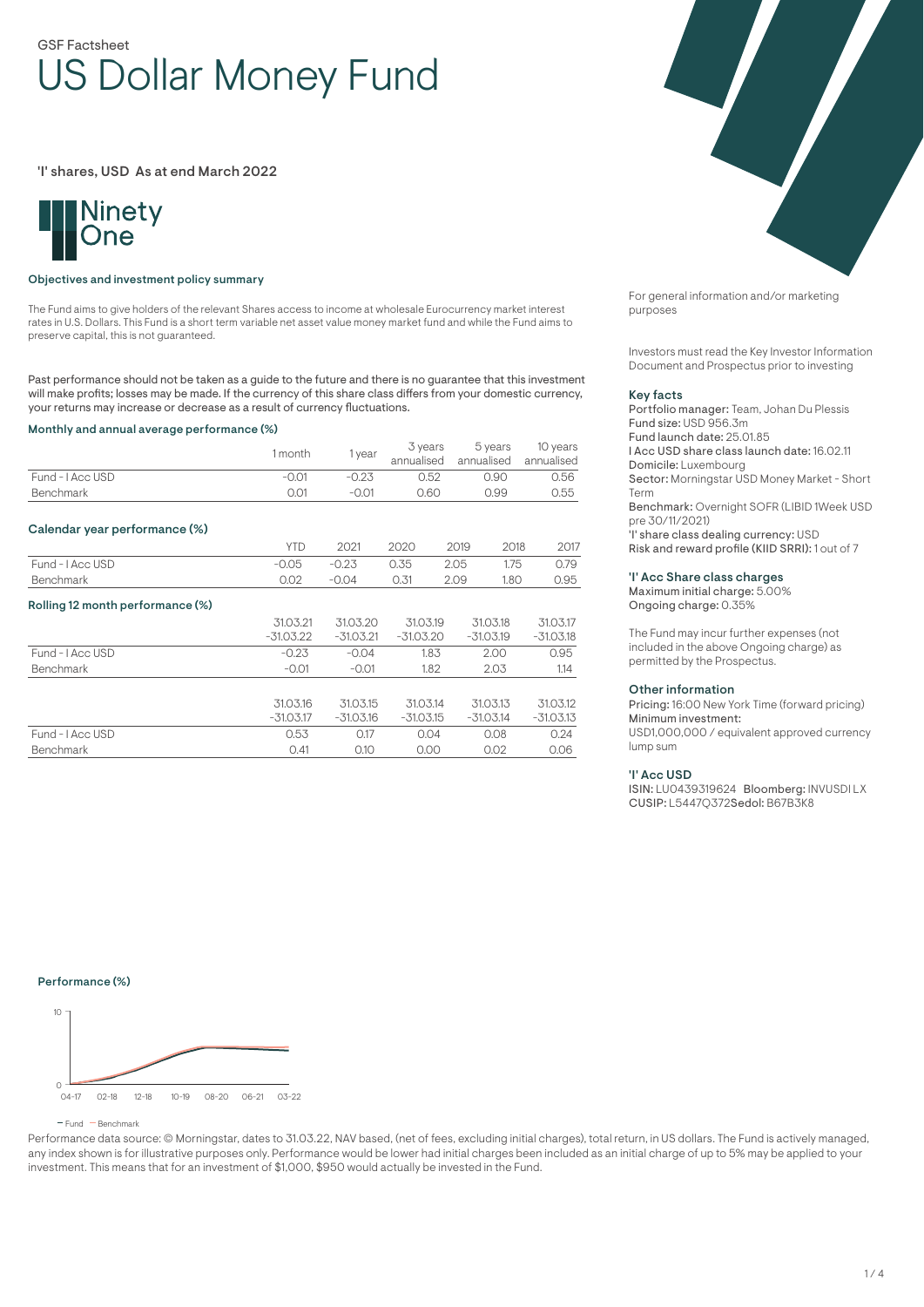# US Dollar Money Fund

## Top holdings (%)

| Credit Agricole SA 23 May 22 0.56<br>COD         | 4.1  |
|--------------------------------------------------|------|
| Barclays Bank UK Plc 19 Apr 22 CPS               | 4.1  |
| Erste Abwicklungsanstalt 11 Apr 22<br><b>CPS</b> | 4.1  |
| Landeskreditbank Baden Wurtt 25<br>Apr 22 CPS    | 4.1  |
| Oesterreichische Kontrollbank 21 Apr<br>22 CPS   | 4.1  |
| Santander UK Plc 25 Apr 22 CPS                   | 4.1  |
| Oversea Chinese Banking Corp 11 May<br>22 NCD    | 4.1  |
| Rabobank International(London) 17<br>May 22 NCD  | 4.1  |
| Austria Republic CP SEE NAR 25 May<br>22 CPS     | 4.1  |
| ANZ Bank 23 May 22 CPS                           | 4.1  |
| Total                                            | 41.0 |

## Sector analysis (%)

| <b>Commercial Paper</b> | 556  |
|-------------------------|------|
| Certificates Of Deposit | 24.6 |
| Cash                    | 19 R |
| Total                   | 1000 |

Weighted average maturity 24.9 days

The Overnight SOFR Index is used for performance comparison. The Fund cannot replicate the benchmark index. The benchmark index is not investable and therefore cannot be replicated. The Investment Manager is free to choose the investments of the Fund and these will not resemble the components of the benchmark index.

The portfolio may change significantly over a short period of time. This is not a buy or sell recommendation for any particular security. Figures may not always sum to 100 due to rounding.

The yield information has been calculated as at 31.03.22. Where FTSE data is shown, source: FTSE International Limited ("FTSE") © FTSE 2022. Please note a disclaimer applies to FTSE data and can be found at https://research.ftserussell.com/products/downloads/FTSE\_Wholly\_Owned\_Non-Partner.pdf. Where MSCI data is shown, source: MSCI. MSCI makes no express or implied warranties or representations and shall have no liability whatsoever with respect to any MSCI data contained herein. The MSCI data may not be further redistributed or used as a basis for other indices or any securities or financial products. This report is not approved, endorsed, reviewed or produced by MSCI. None of the MSCI data is intended to constitute investment advice or a recommendation to make (or refrain from making) any kind of investment decision and may not be relied on as such. All other information is from Ninety One at 31.03.22.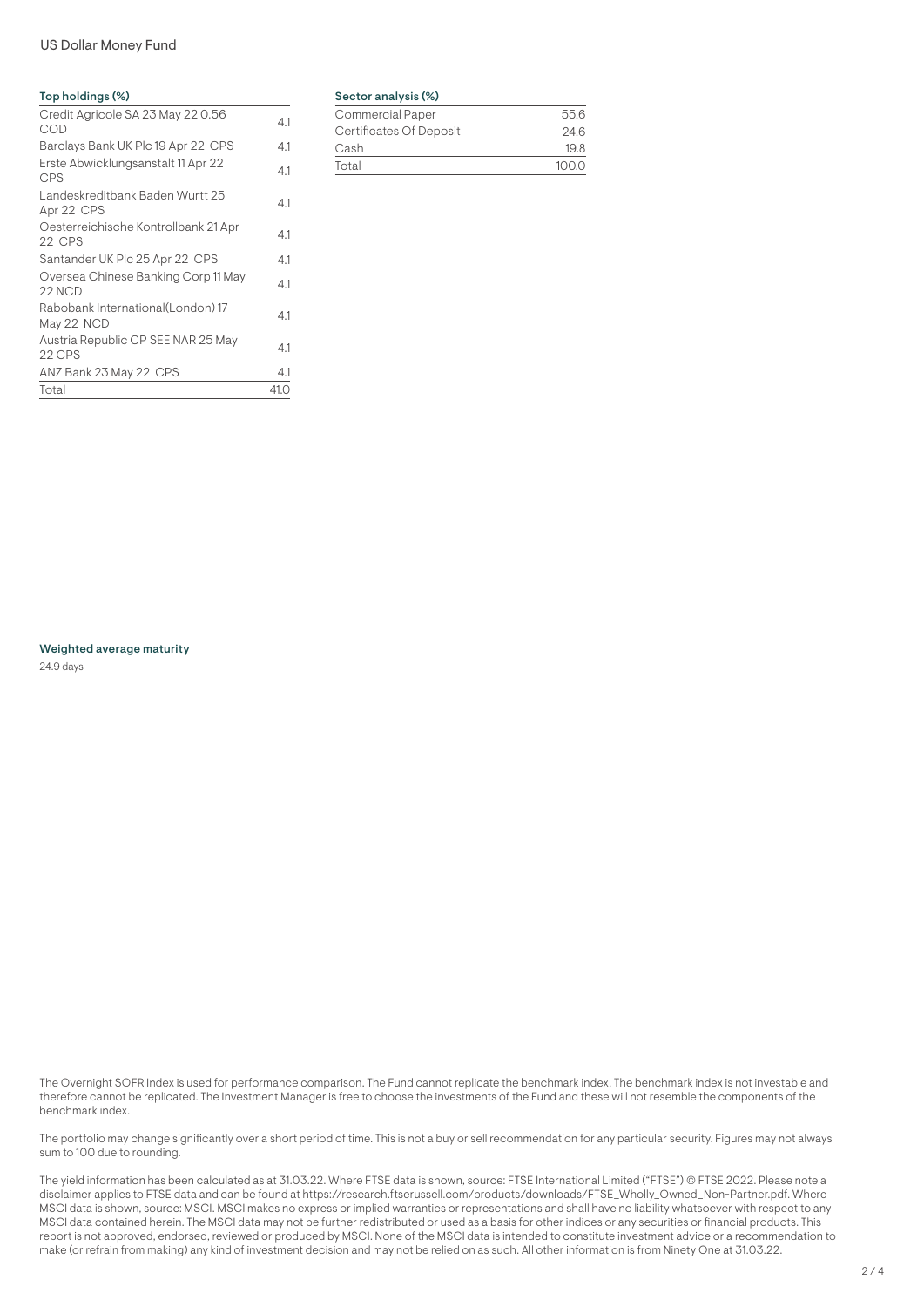## General risks

The value of these investments, and any income generated from them, will be affected by changes in interest rates, general market conditions and other political, social and economic developments, as well as by specific matters relating to the assets in which they invest. Past performance does not predict future returns; losses may be made. Ongoing costs and charges will impact returns. The Fund's objectives will not necessarily be achieved and there is no guarantee that these investments will make profits; losses may be made. Environmental, social or governance related risk events or factors, if they occur, could cause a negative impact on the value of investments. This Fund may not be appropriate for investors who plan to withdraw their money within the short to medium term.

# Specific fund risks

Default: There is a risk that the issuers of fixed income investments (e.g. bonds) may not be able to meet interest payments nor repay the money they have borrowed. The worse the credit quality of the issuer, the greater the risk of default and therefore investment loss.

Government securities exposure: The Fund may invest up to 100% of its assets in securities issued or guaranteed by a permitted sovereign entity, as defined in the definitions section of the Fund's prospectus.

Interest rate: The value of fixed income investments (e.g. bonds) tends to decrease when interest rates rise.

Money Market Funds: These investments differ from deposits as the amount invested is not guaranteed; the value of investments may rise and fall. The Fund does not receive external support to help keep its value stable nor guarantee its liquidity, for example its investments can be easily converted to cash. The risk of loss is borne by the investor.

Negative Yield: As a result of market conditions, including but not limited to a reduction in interest rates, certain money market instruments in which the Fund invests may trade at a negative yield. Consequently, this may result in a reduction in value for accumulation shares and in the amount of income available for distribution in respect of income shares.

#### Important information

All data as at 31.03.22. The most up to date fund details (e.g. name, overview, key facts etc) are reflected as at the date of publication. Any changes effective after publication will appear in the next update. This is a marketing communication. It is not to be distributed to retail customers who are resident in countries where the Fund is not registered for sale or in any other circumstances where its distribution is not authorised or is unlawful. Please visit www.ninetyone.com/registrations to check registration by country.

A rating is not a recommendation to buy, sell or hold a fund.

For further information on our sustainability-related funds, please visit www.ninetyone.com

The Fund is a sub-fund of the Ninety One Global Strategy Fund, which is a UCITS authorised by the CSSF and organised as a Société d'Investissement à Capital Variable under the law of Luxembourg. Ninety One Luxembourg S.A. (registered in Luxembourg No. B 162485 and regulated by the Commission de Surveillance du Secteur Financier) is the Manager of the Fund. This communication is not an invitation to make an investment nor does it constitute an offer for sale. Any decision to invest in the shares of the Fund should be made only after reviewing the full offering documentation, including the Key Investor Information Documents (KIID) and Prospectus, which set out the fund specific risks.

Fund prices and English language copies of the Prospectus, annual and semi-annual Report & Accounts, Articles of Incorporation and local language copies of the KIID may be obtained from www.ninetyone.com. A summary of investor rights can be found in the Prospectus, and details of Ninety One's complaints handling procedures are available in English on www.ninetyone.com/ complaints. Ninety One Luxembourg reserves the right to discontinue the marketing of its Funds in countries where they are registered.

In Switzerland, this information is available free of charge from the Swiss Representative and Paying Agent, RBC Investor Services Bank S.A., Esch-sur-Alzette, Bliecherweg 7, CH-8027 Zurich, Switzerland. In Spain, the Ninety One Global Strategy Fund is registered with the Comisión Nacional de Mercados y Valores as a foreign collective investment scheme marketed in Spain, with the number 734.

In the US, this material may be distributed only to a person who is a "distributor," or who is not a "U.S. person," as defined by Regulation S under the U.S. Securities Act of 1933 (as amended). No shares may be offered or sold in the US to any US person. The fund has not been registered under the United States Investment Company Act of 1940, as amended, nor the United States Securities Act of 1933, as amended (1933 Act).

In Australia, this communication is provided for general information only to wholesale clients (as defined in the Corporations Act  $2001$